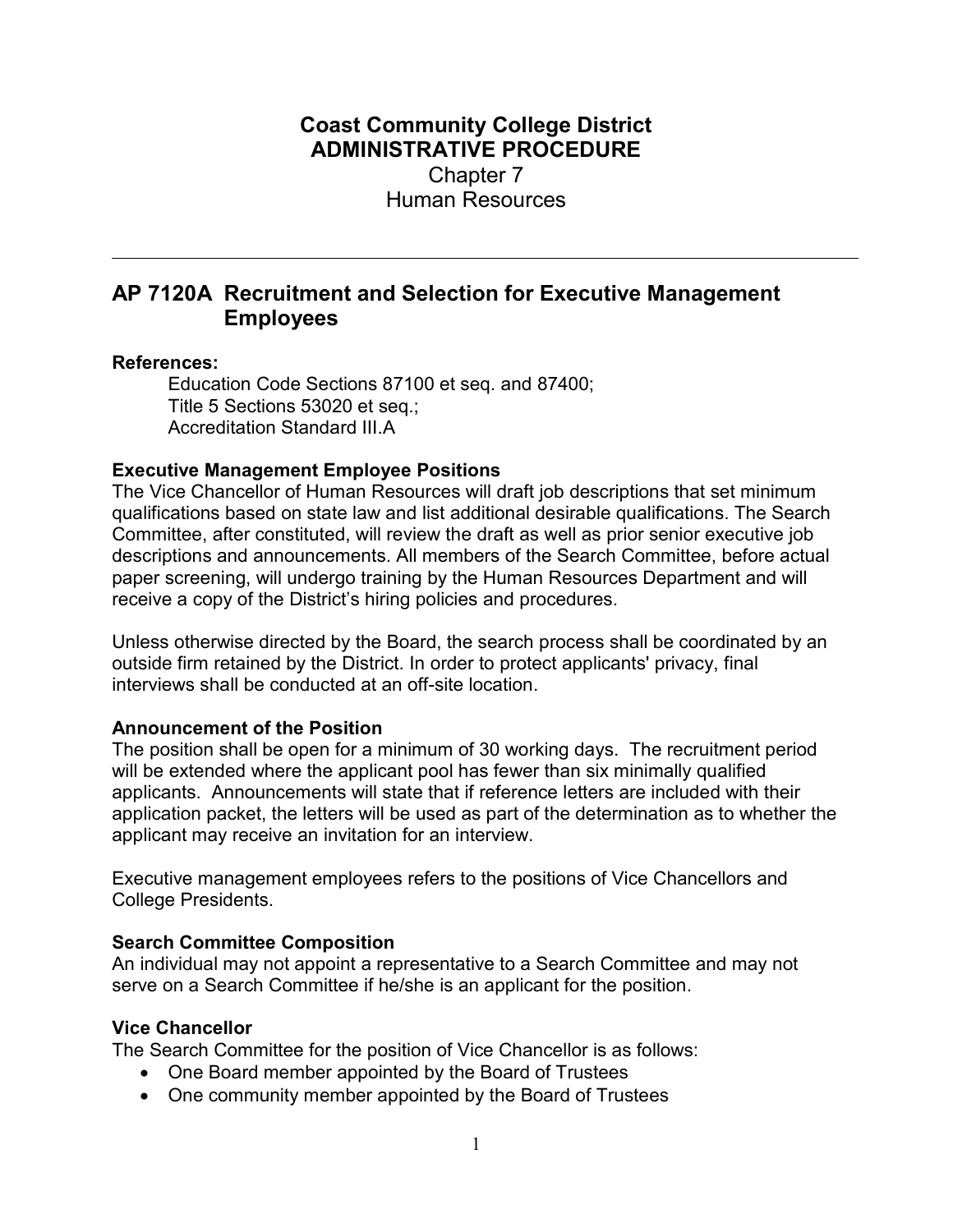- One Vice Chancellor appointed by the Chancellor
- One College President appointed by the Chancellor
- Three Academic Senate representatives appointed by the Senates of the three colleges
- Student Trustee or designee
- One representative of Coast Federation of Classified Employees (CFCE) appointed by CFCE
- One representative of Coast Federation of Educators (CFE) appointed by CFE
- One representative of Coast Community College Association/California Teachers Association (CCCA/CTA) appointed by CCCA/CTA
- One administrative representative appointed by Coast District Management Association (CDMA)
- One representative of the Association of Confidential Employees (ACE), appointed by ACE.
- One representative of the Classified Senates, appointed by the Classified Senates.

TOTAL: 14 members

Advisor: Chancellor or designee.

The Search Committee members shall appoint the Search Committee chair.

The Search Committee shall endeavor to recommend three to five unranked finalists it feels are best qualified to the Selection Committee. If in the consensus of the Search Committee through the Chair, is that fewer than three candidates would be advanced to the Selection Committee, it can recommend (a) a new search and a reopening announcement, or (b) that a reopening be deferred for a period of time. The Coast Community College District is committed to achieving diverse representation in candidate pools and in Selection Committees.

## President

The Search Committee for the position of College President is as follows:

- One Board member appointed by the Board
- One community member appointed by the Board
- \*One representative from the College filling the position, appointed by the sitting College President
- One College President appointed by the Chancellor
- Three Academic Senate representatives from the college filling the position, appointed by the College Academic Senate
- One representative of the Classified Senate from the College filling the position
- One representative of the Association of Confidential Employees (ACE), appointed by ACE
- Student Trustee or designee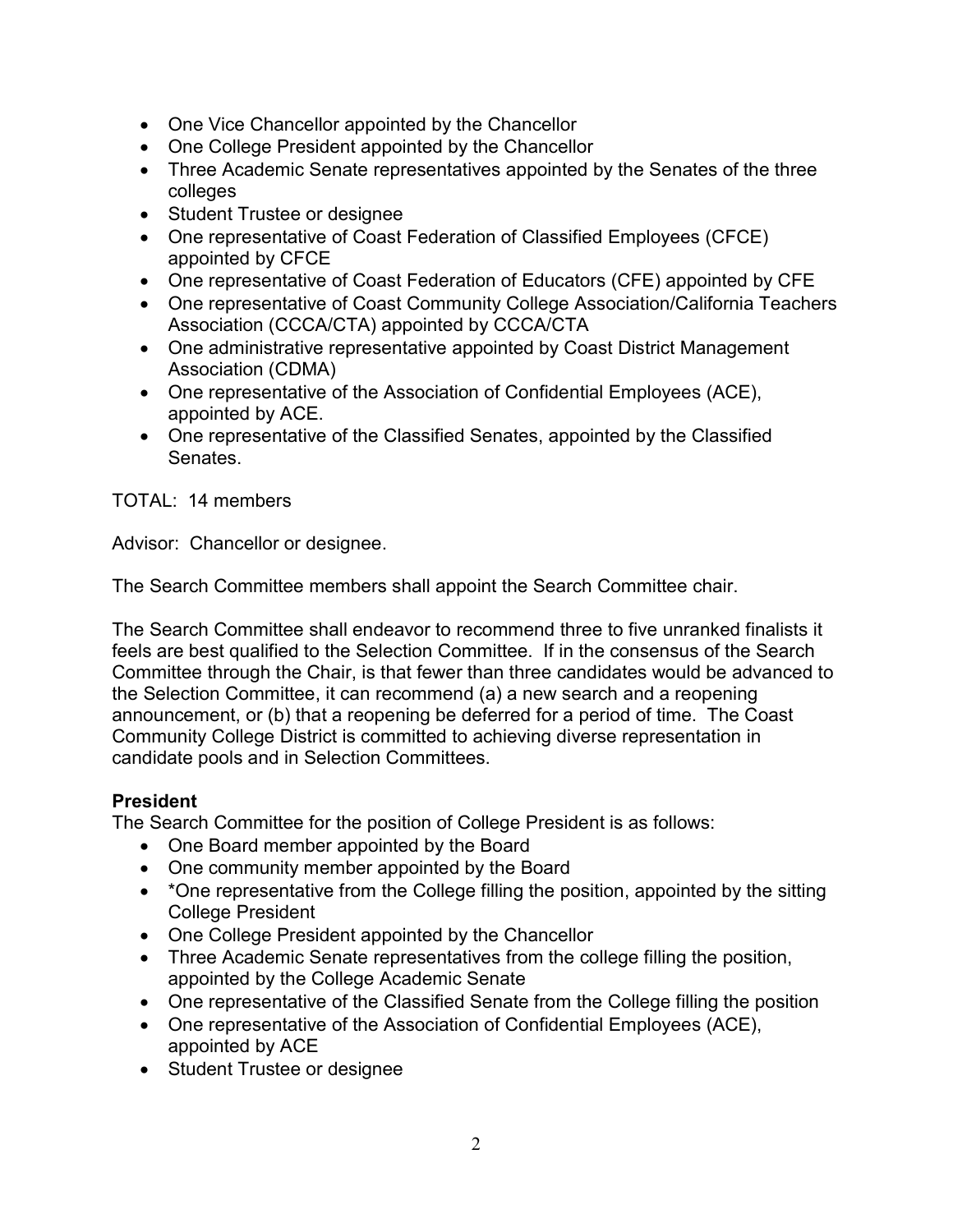- One representative of Coast Federation of Classified Employees (CFCE) from the College filling the position, appointed by CFCE
- One representative of Coast Federation of Educators (CFE) from the College filling the position, appointed by CFE
- One representative of Coast Community College Association/California Teachers Association (CCCA/CTA) from the College filling the position, appointed by CCCA/CTA
- Two administrative representatives appointed by the Coast District Management Association (CDMA) of the College Unit

TOTAL: 15 members

Advisor: Chancellor or designee

\*In special circumstances, the Chancellor shall appoint this representative.

The Committee members shall select the Search Committee chair.

The Search Committee shall endeavor to recommend three to five unranked finalists it feels are best qualified for the position to the Selection Committee. If in the consensus of the Search Committee through the Chair is that fewer than three candidates would be advanced to the Selection Committee, it can recommend (a) a new search and a reopening announcement, or (b) that a reopening be deferred for a period of time. The Coast Community College District is committed to achieving diverse representation in candidate pools and in Selection Committees.

## Responsibilities

The Chancellor is responsible for:

- 1. After seeking input from the members of Chancellor's Cabinet, determining position needs and making such determinations as recommendations to the Board of Trustees.
- 2. Supporting the pursuit of diversity throughout the entire Search and Selection processes.
- 3. Articulating the District's needs regarding the position to the Search and Selection Committee Members.
- 4. Developing the position announcement for all executive positions except Chancellor.
- 5. Ensuring the integrity of these procedures.

The Vice Chancellor for Human Resources is responsible for:

1. Developing Search and Selection procedures that support this procedure.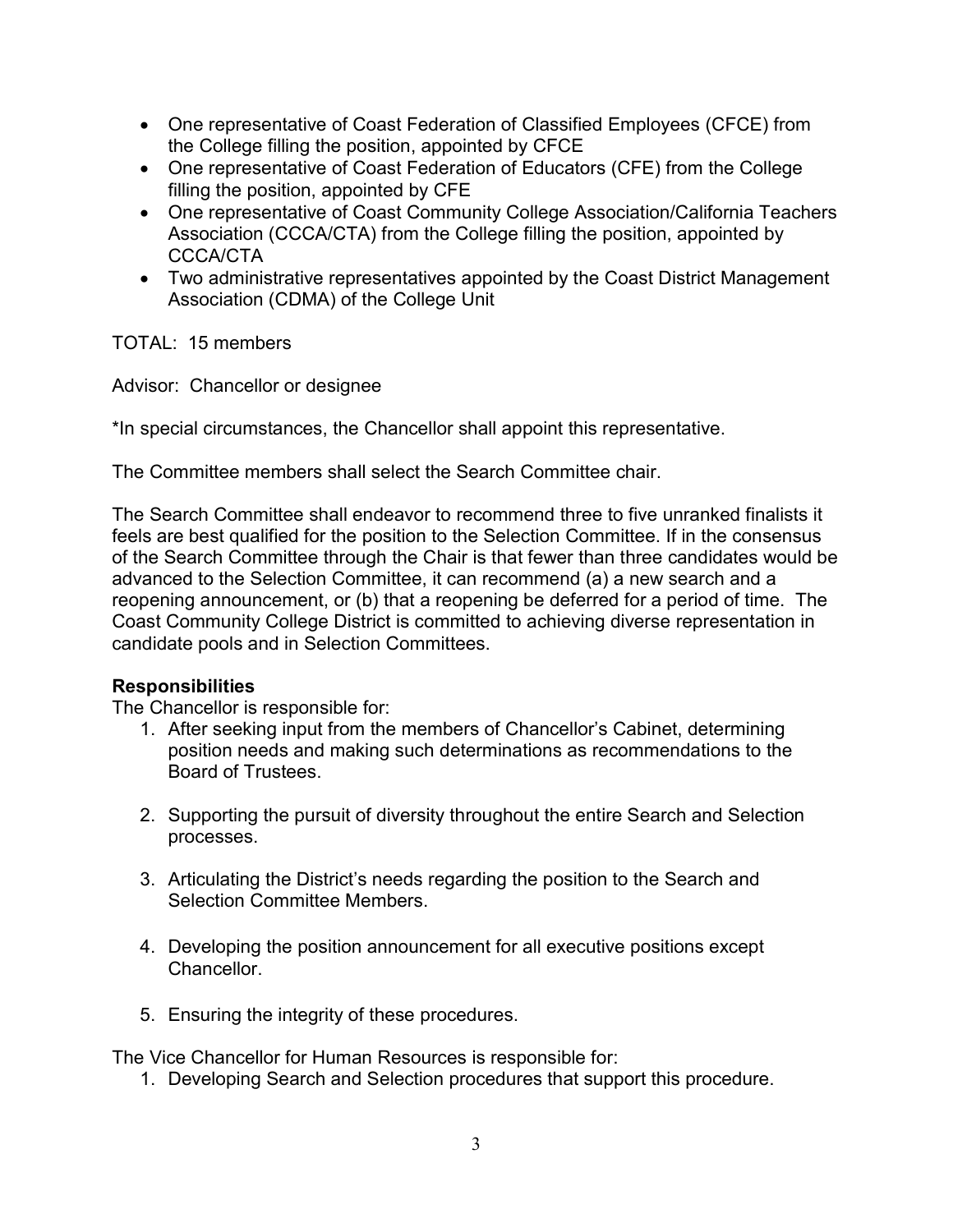- 2. Providing training to all members of Search and Selection Committees to ensure that the activities of the committees comply with applicable state and federal laws and regulations, this procedure, and the Human Resources search and selection procedures developed to support this process. This training will include providing each member of the Search and Selection Committees with a written copy of the District Executive Management Hiring Procedure and the Human Resources Search and Selection procedures.
- 3. Supporting the District's pursuit of diversity in the hiring of employees.
- 4. Facilitating the implementation of these procedures, including being a resource to the Search and Selection Committees when requested to do so by a committee or committee member.
- 5. Ensuring that only applications that are received by the closing date of the position are forwarded to the Search Committee.
- 6. Coordinating the recruitment/advertising campaign for the position.
- 7. Providing logistical and clerical support as needed to the Search and Selection Committees.
- 8. Reviewing the paper-screening criteria and interview questions for the Search Committee, and the interview questions for the Selection Committee to ensure compliance with local, state, and federal laws.
- 9. Coordinating the reference-checking phase of the Selection process.

The Search Committee members are responsible for:

- 1. Making recommendations to the Chancellor or designee for executive management position announcements/job descriptions.
- 2. Supporting the pursuit of diversity throughout the Search process.
- 3. Selecting the Chair of the committee.
- 4. In consultation with the Vice Chancellor for Human Resources, determining the calendar plan for the steps in the search process, including the days and times of all committee meetings and an interview schedule that is sensitive to the needs of applicants and meets the needs of every member of the Selection Committee.
- 5. Reviewing all applications to determine the minimum qualifications for the position have been met.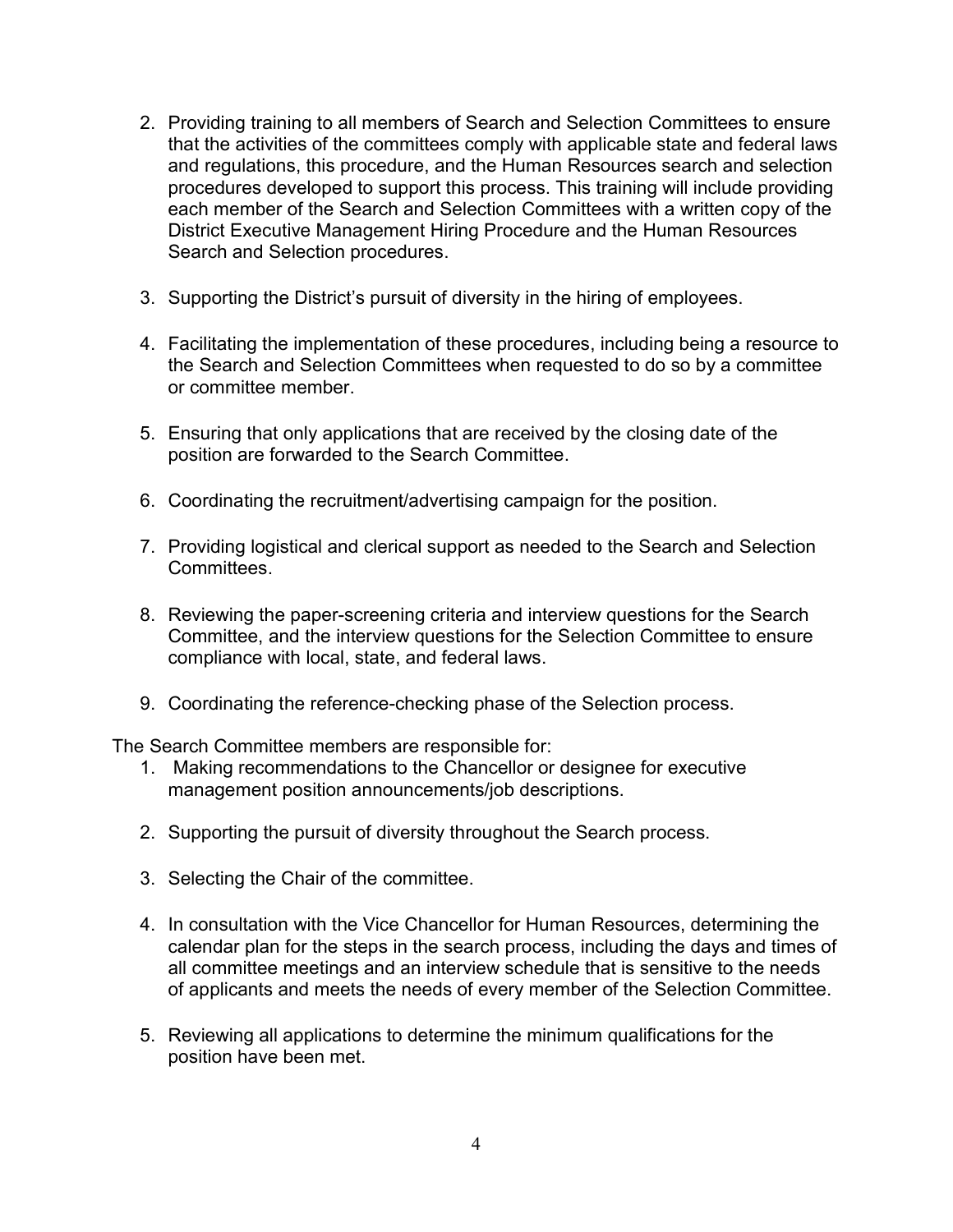- 6. Determining paper-screening criteria based upon the position's required and desired criteria as stated in the position announcement and paper-screening each application that meets the minimum qualifications for the position. Applications that do not meet the minimum qualifications as stated in the position announcement shall not be considered by the Search Committee.
- 7. Determining which applicants will be invited to an interview based upon the accumulated results of the paper-screening process.
- 8. Determining interviewing criteria.
- 9. Interviewing each interviewed applicant equivalently, respectfully, and conscientiously.
- 10. Discussing the relative strengths and weaknesses of the applicants interviewed. Professional experience by individual committee members with applicants shall be shared by committee members as a part of this discussion.
- 11. Recommending the most highly qualified applicants to the Selection Committee. If the Search Committee is unable to recommend a minimum of three applicants to the Selection Committee, the position will be reopened for additional applicants.
- 12. Excusing committee members for the remainder of the process if they are unable to attend every meeting and interview.
- 13. Respecting the confidentiality of the Search process.

The Chair of the Search Committee is responsible for:

- 1. Setting agendas and conducting all meetings of the committee.
- 2. Representing the Search Committee to the Vice Chancellor for Human Resources, the Chancellor, and the Board of Trustees.
- 3. Serving as the Search Committee's representative to the Selection Committee.

The Selection Committee members are responsible for:

- 1. Respecting the work of the Search Committee by interviewing every applicant forwarded by the Search Committee for their consideration.
- 2. Supporting the pursuit of diversity during the Selection process.
- 3. Creating interview questions for the finalist applicants.